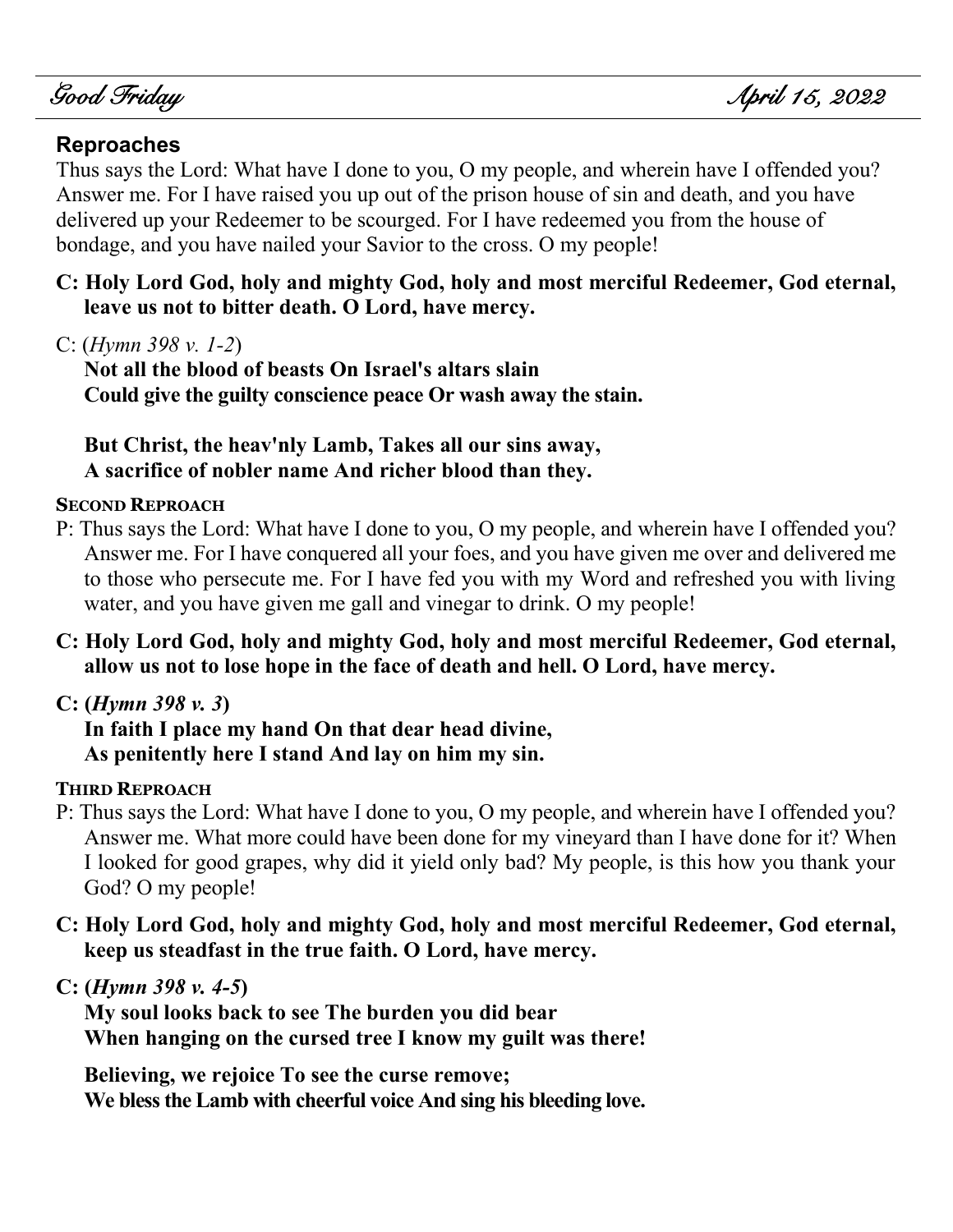## **Confession and Absolution**

P: O almighty God, merciful Father,

**C: I, a poor miserable sinner, confess to you all my sins and iniquities with which I have ever offended you and justly deserved your punishment both now and forever. But I am truly sorry for my sins and sincerely repent of them, and I pray you of your boundless mercy and for the sake of the holy, innocent, bitter sufferings and death of your beloved Son, Jesus Christ, to be gracious and merciful to me, a poor sinful being.**

P: Upon this, your confession, I, by virtue of my office as a called servant of the Word, announce the grace of God to all of you, and in the stead and by the command of my Lord Jesus Christ I forgive you all your sins in the name of the Father and of the + Son and of the Holy Spirit.

**C: Amen.**

# **Prayer of the Day for Good Friday**

P: Let us pray.

P: God Most Holy, look with mercy on this, your family, for whom our Lord Jesus Christ was willing to be betrayed, be given over into the hands of the wicked, and suffer death upon the cross. Keep us always faithful to him, our only Savior, who now lives and reigns with you and the Holy Spirit, one God, forever and ever.

**C: Amen**.

# **Hymn 568 His Robes for Mine**

1. His robes for mine: O wonderful exchange! Clothed in my sin, Christ suffered 'neath God's rage. Draped in his righteousness, I'm justified. In Christ I live, for in my place he died.

Refrain

I cling to Christ, and marvel at the cost: Jesus forsaken, God estranged from God. Bought by such love, my life is not my own. My praise—my all—shall be for Christ alone.

2. His robes for mine: what cause have I for dread? God's daunting law Christ mastered in my stead. Faultless I stand with righteous works not mine, saved by my Lord's vicarious death and life.

Refrain

I cling to Christ, and marvel at the cost: Jesus forsaken, God estranged from God. Bought by such love, my life is not my own. My praise—my all—shall be for Christ alone.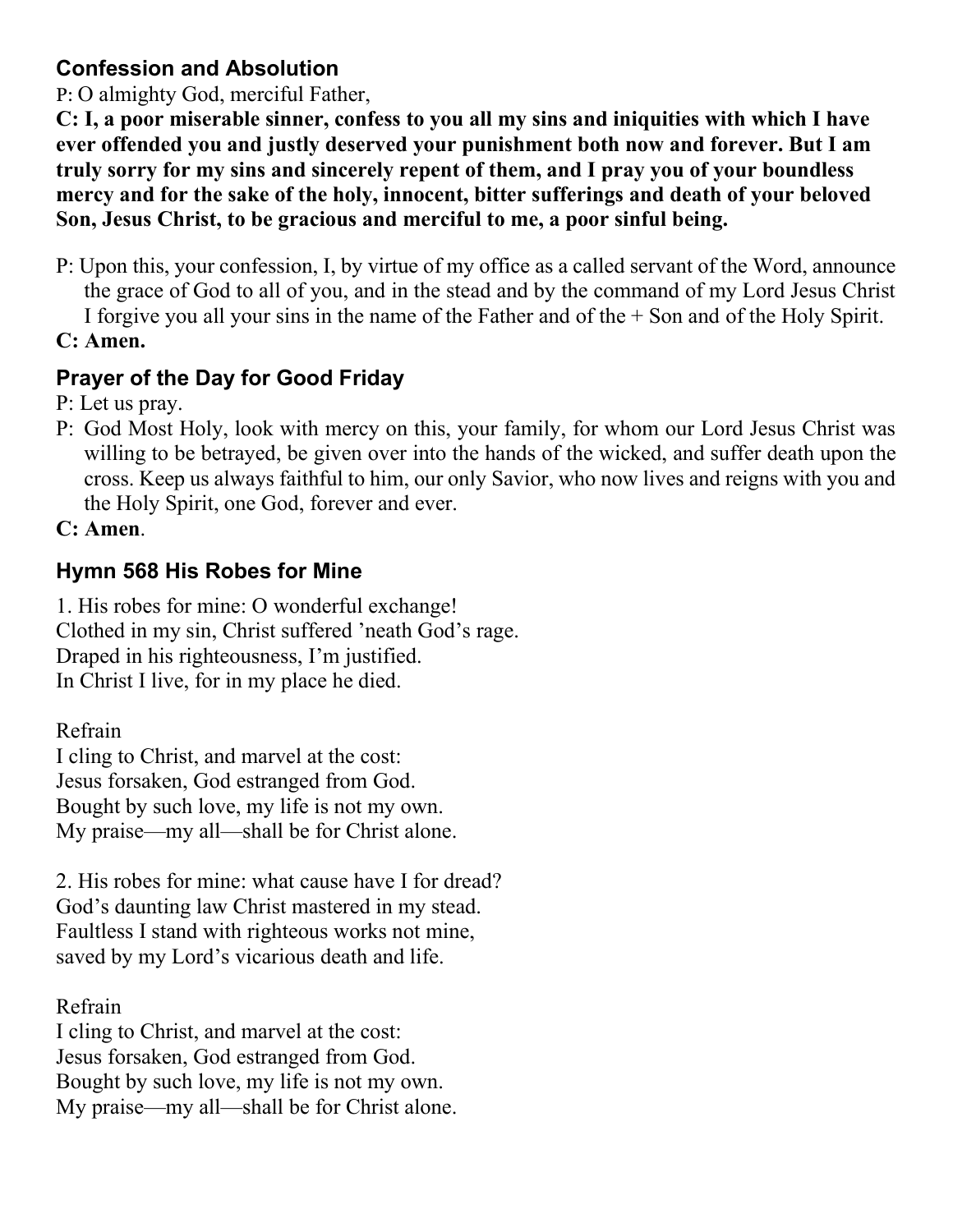3. His robes for mine: God's justice is appeased. Jesus is crushed, and thus the Father's pleased. Christ drank God's wrath on sin, then cried, "'Tis done!" Sin's wage is paid, propitiation won.

### Refrain

I cling to Christ, and marvel at the cost: Jesus forsaken, God estranged from God. Bought by such love, my life is not my own. My praise—my all—shall be for Christ alone.

4. His robes for mine: such anguish none can know. Christ, God's beloved, condemned as though his foe. He, as though I, accursed and left alone; I, as though he, embraced and welcomed home!

### Refrain

I cling to Christ, and marvel at the cost: Jesus forsaken, God estranged from God. Bought by such love, my life is not my own. My praise—my all—shall be for Christ alone.

### **THE FIRST WORD — LUKE 23:32-34**

 $32$  Two other men, who were criminals, were led away with Jesus to be executed.  $33$  When they came to the place called The Skull, they crucified him there with the criminals, one on his right and the other on his left.

<sup>34</sup> Jesus said, "Father, forgive them, for they do not know what they are doing." They cast lots to divide his garments among them.

## **Sermon: Seven Crucial Last Words**

## **Prayer**

P: O Lord Jesus Christ, fold your hands in prayer for us; those wounded hands once stretched and nailed to the cross. Pray for us as you once prayed for your executioners;

### **C: "Father, forgive them for they do not know what they are doing."**

- P: O Lord Jesus Christ, we know our sinful rebellion. We dare plead ignorance of your holy will. But in your death for us, we find forgiveness for all of our known and unknown crimes.
- **C: Stretch out your forgiving hands, O Lord, for your endless mercies' sake. Amen.**

# **Response: Hymn 435 vv 1-2 Jesus, in Your Dying Woes**

1. Jesus, in your dying woes, Even while your lifeblood flows, Craving pardon for your foes: Hear us, holy Jesus!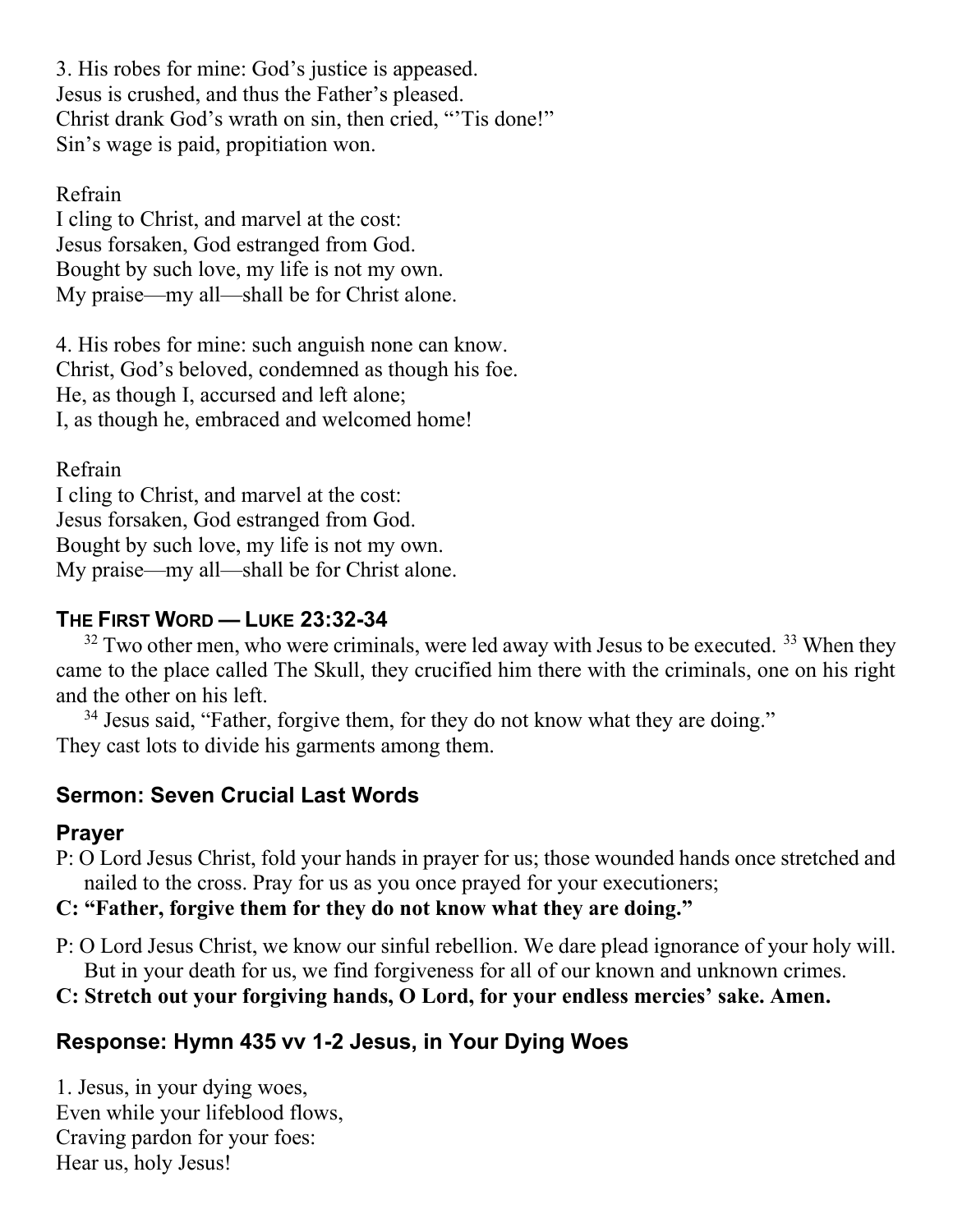2. Jesus, pitying the sighs Of the thief who near you dies, Promising him paradise: Hear us, holy Jesus!

**+ The first candle is extinguished +**

### **THE SECOND WORD — LUKE 23:39-43**

 $39$  One of the criminals hanging there was blaspheming him, saying, "Aren't you the Christ? Save yourself and us!"

<sup>40</sup> But the other criminal rebuked him. "Don't you fear God, since you are under the same condemnation? <sup>41</sup> We are punished justly, for we are receiving what we deserve for what we have done, but this man has done nothing wrong." <sup>42</sup> Then he said, "Jesus, remember me when you come in your kingdom."

<sup>43</sup> Jesus said to him, "Amen I tell you: Today you will be with me in paradise."

### **Prayer**

P: O Lord Jesus Christ, we too like the thief on the cross deserve to die for the sins of our soul. With the thief of old, we can only plead:

#### **C: "Remember me when you come into your kingdom."**

P: How tender your gaze, how sweet your words, how powerful your promise that gives life forever with you. With sure confidence and true humility, we wait eagerly for the day when you will whisper your words in our ears:

**C: "Today, you will be with me in Paradise." Amen.**

## **Response: Hymn 436 vv 1-2 The Seven Words**

1. Their nails were freshly driven, their hatred clearly shown, when, "Let them be forgiven," was heard at heaven's throne. Your enemies, O Jesus, you loved beyond degree, a love so pure and precious it even pardoned me.

2. On you, my King, depending, I'm rid of all my sins! My final day here ending, my first in heav'n begins. As you have truly spoken, in paradise I'll be, with you in bliss unbroken— you will remember me.

### **+ The second candle is extinguished +**

### **THE THIRD WORD — JOHN 19:25-27**

 $25$  Jesus' mother, his mother's sister, Mary the wife of Clopas, and Mary Magdalene were standing near the cross.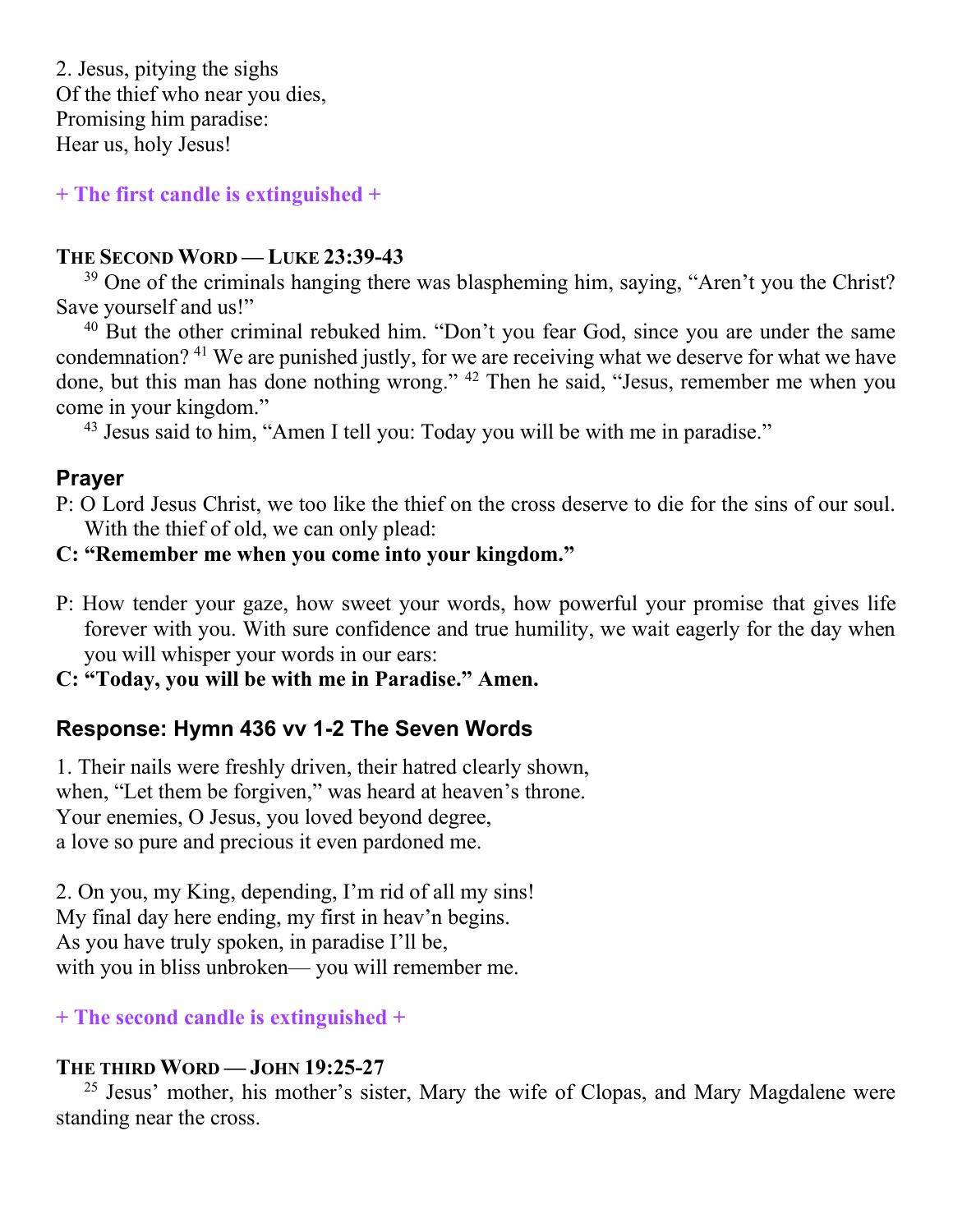$26$  When Jesus saw his mother and the disciple whom he loved standing nearby, he said to his mother, "Woman, here is your son!" <sup>27</sup> Then he said to the disciple, "Here is your mother!" And from that time this disciple took her into his own home.

# **Prayer**

- P: O Lord Jesus Christ, how could you care so much for the hurt of your mother while you were suffering hell for the sins of the world?
- **C: Oh, what boundless love and divine mercy you pour out to your mother from your cross.**
- P: Forgive us when we think of you as cold-hearted toward our suffering and indifferent toward our pain. Open our eyes to see how your love for us held you to the cross so that we might become your sons and daughters.
- **C: We come to you for protection and peace from sin within us and evil around us. Amen.**

# **Response: Hymn 435 vv 3-4 Jesus, in Your Dying Woes**

3. Jesus, loving to the end Her whose heart your sorrows rend, And your dearest human friend: Hear us, holy Jesus!

4. Jesus, plunged in depths unknown With our evil foe alone, While no light from heav'n is shown: Hear us, holy Jesus!

# **+ The third candle is extinguished +**

# **THE FOURTH WORD — MATTHEW 27:45-46**

 $45$  From the sixth hour until the ninth hour, there was darkness over all the land.  $46$  About the ninth hour Jesus cried out with a loud voice, saying, "Eli, Eli, lama sabachthani?" which means "My God, my God, why have you forsaken me?"

# **Prayer**

P: O Lord Jesus Christ, your bone-chilling cry revealed to the entire world what God was doing on that dark noon. You continued to trust and call on your Father even while he was punishing you for our sins.

## **C: "My God, my God, why have you forsaken me?**"

- P: To know the answer to your riveting question is to know your heart, your grace, your forgiveness! May your cry for your Father ever burn in our hearts!
- **C: Let no shadow of doubt ever darken our trust in you, nor separate us from your Father and ours. Amen.**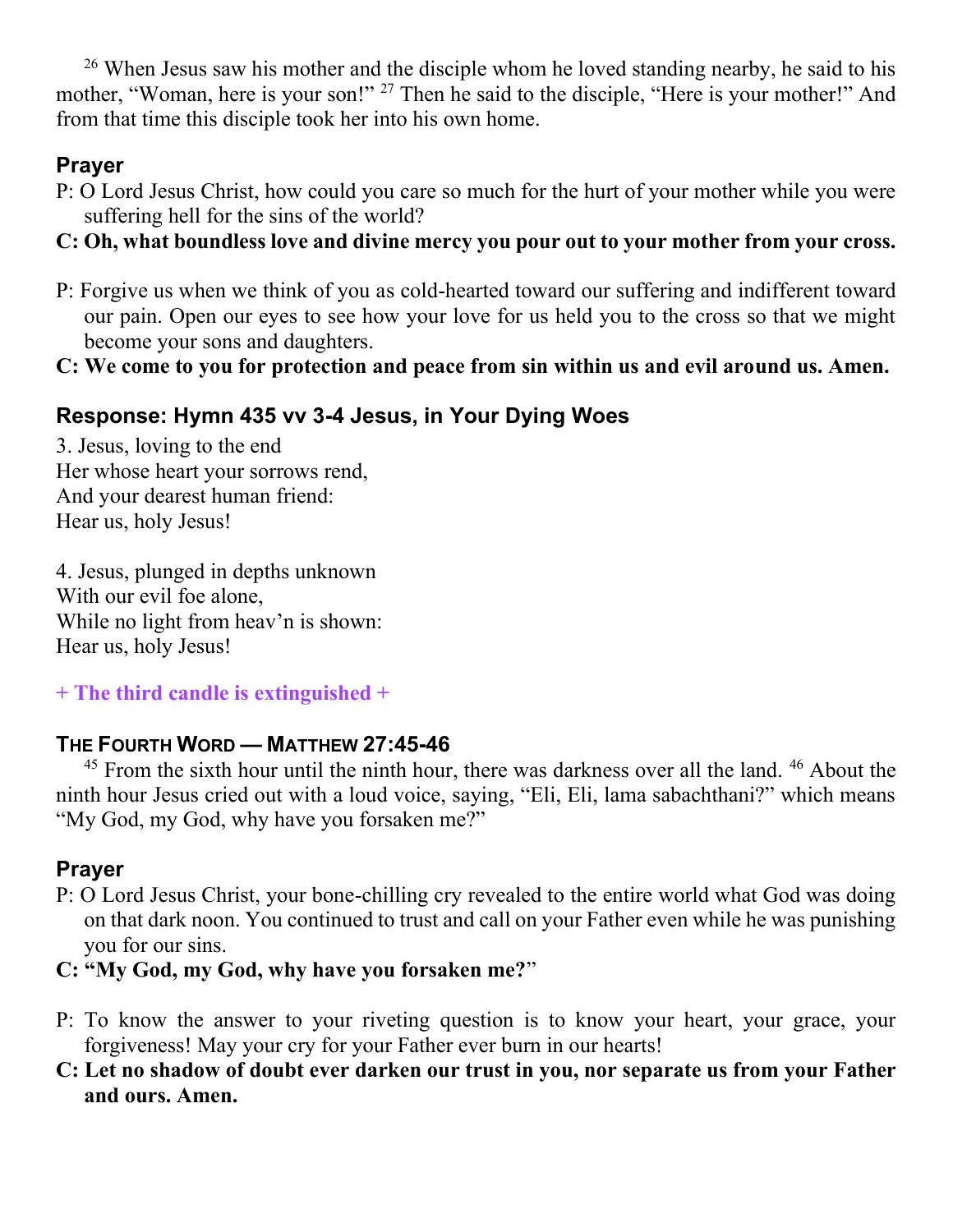## **Response: Hymn 436 vv 4 The Seven Words**

4. Condemned, cut off, forsaken, outside the Father's care, by terror overtaken, no ear would hear your prayer. On you God's wrath was vented, on you his fury fell,when, on the cross tormented, you took my place in hell.

**+ The fourth candle is extinguished +**

#### **THE FIFTH WORD — JOHN 19:28**

<sup>28</sup> After this, knowing that everything had now been finished, and to fulfill the Scripture, Jesus said, "I thirst."

## **Prayer**

- P: O Lord Jesus Christ, lead us to see the depths of your thirst as you suffered as true man. Emaciated and dehydrated, you thirsted to proclaim our salvation.
- **C: Being true man you suffered every ounce of torture in your death. Being God your holy death paid completely for every sin. True God and true man, none other could have saved us.**
- P: Because you drank every drop from the cup of suffering, you have become for us the well of salvation unto eternal life.
- **C: May we drink deeply from you and never thirst again. Amen.**

## **Response: Hymn 435 vv 5-6 Jesus, in Your Dying Woes**

5. Jesus, in your thirst and pain, While your wounds the lifeblood drain, Thus fulfilling Scripture's plan: Hear us, holy Jesus!

6. Jesus, all our ransom paid, All your Father's will obeyed, By your suff'rings perfect made: Hear us, holy Jesus!

### **+ The fifth candle is extinguished +**

### **THE SIXTH WORD — JOHN 19:29-30**

 $^{29}$  A jar full of sour wine was sitting there. So they put a sponge soaked in sour wine on a hyssop branch and held it to his mouth.

<sup>30</sup> When Jesus had received the sour wine, he said, "It is finished!" Then, bowing his head,he gave up his spirit**.**

## **Prayer**

P: Lord Jesus Christ, give us your strength as you resolved to do your Father's work and finish it. What profound peace it gives to know that all has been accomplished for our salvation. Your one word seals the enormous payment you made for our sin.

## **C: "It is finished!" Amen.**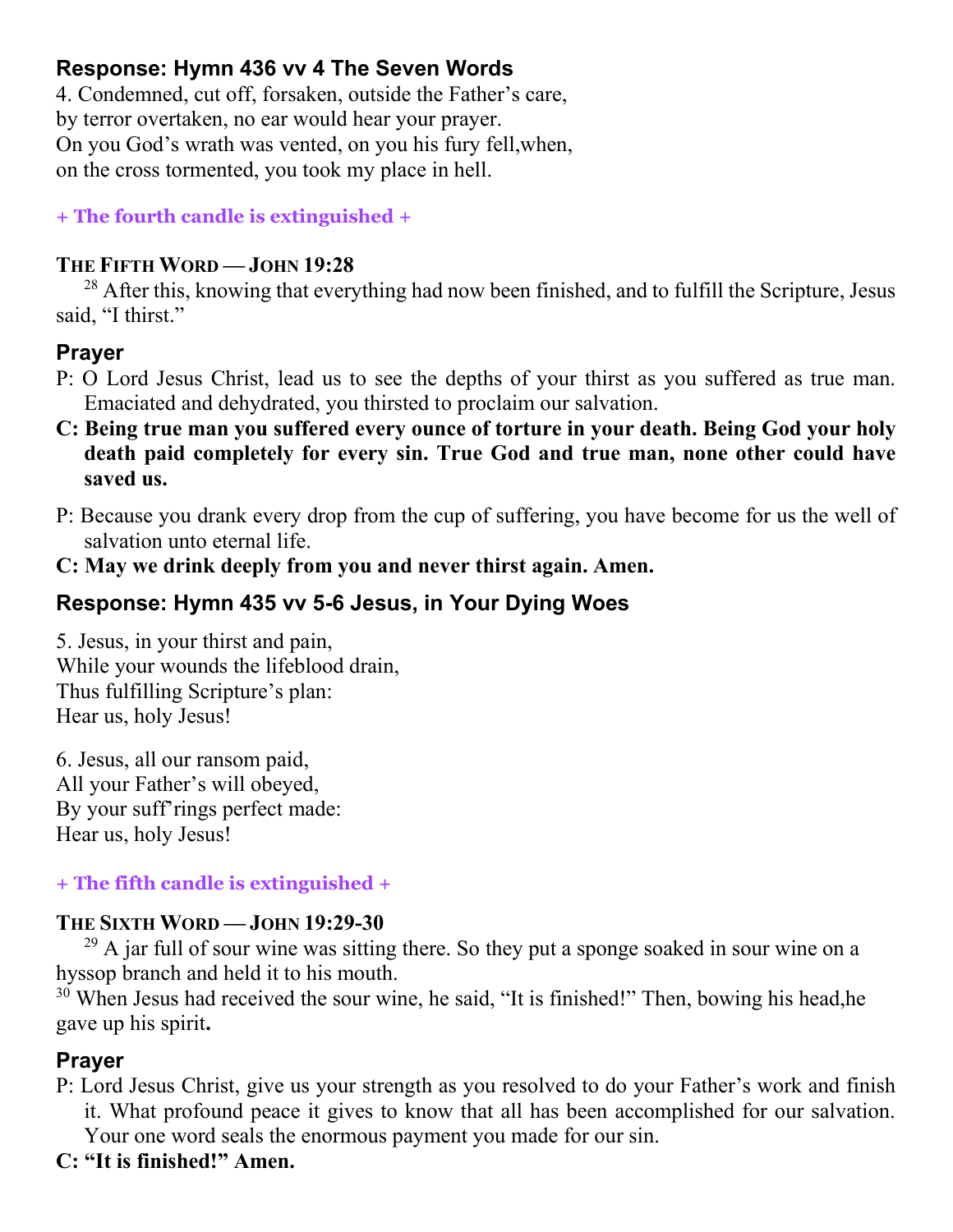## **Response: Hymn 433 God Was There on Calvary**

1. God was there on Calvary, God the Father's only Son, Dying that the world might live, There on Calvary.

2. All the world on Calvary, Crucified the Prince of life, Pierced the hands of God's own Son, There on Calvary.

3. Sin was there on Calvary, All the sins of ev'ryone, Laid upon God's sinless Lamb There on Calvary.

4. Love was there on Calvary, Streaming from the heart of God, Reaching out for ev'ryone There on Calvary.

5. Life was there on Calvary, Flowing from his wounded side, Spent that death itself might die There on Calvary.

6. We were there on Calvary; We were pardoned, saved, set free, Saved to live eternally-Blessed Calvary!

#### **+ The sixth candle is extinguished +**

#### **THE SEVENTH WORD — LUKE 23:44-46**

<sup>44</sup> It was now about the sixth hour, and darkness came over the whole land until the ninth hour,  $45$  while the sun was darkened. Then the curtain of the temple was torn in two.  $46$  Jesus cried out with a loud voice, "Father, into your hands I commit my spirit!" When he had said this, he breathed his last.

### **Response: Hymn 432 vv 1-5 O Dearest Jesus**

1. O dearest Jesus, what law have you broken That such sharp sentence should on you be spoken?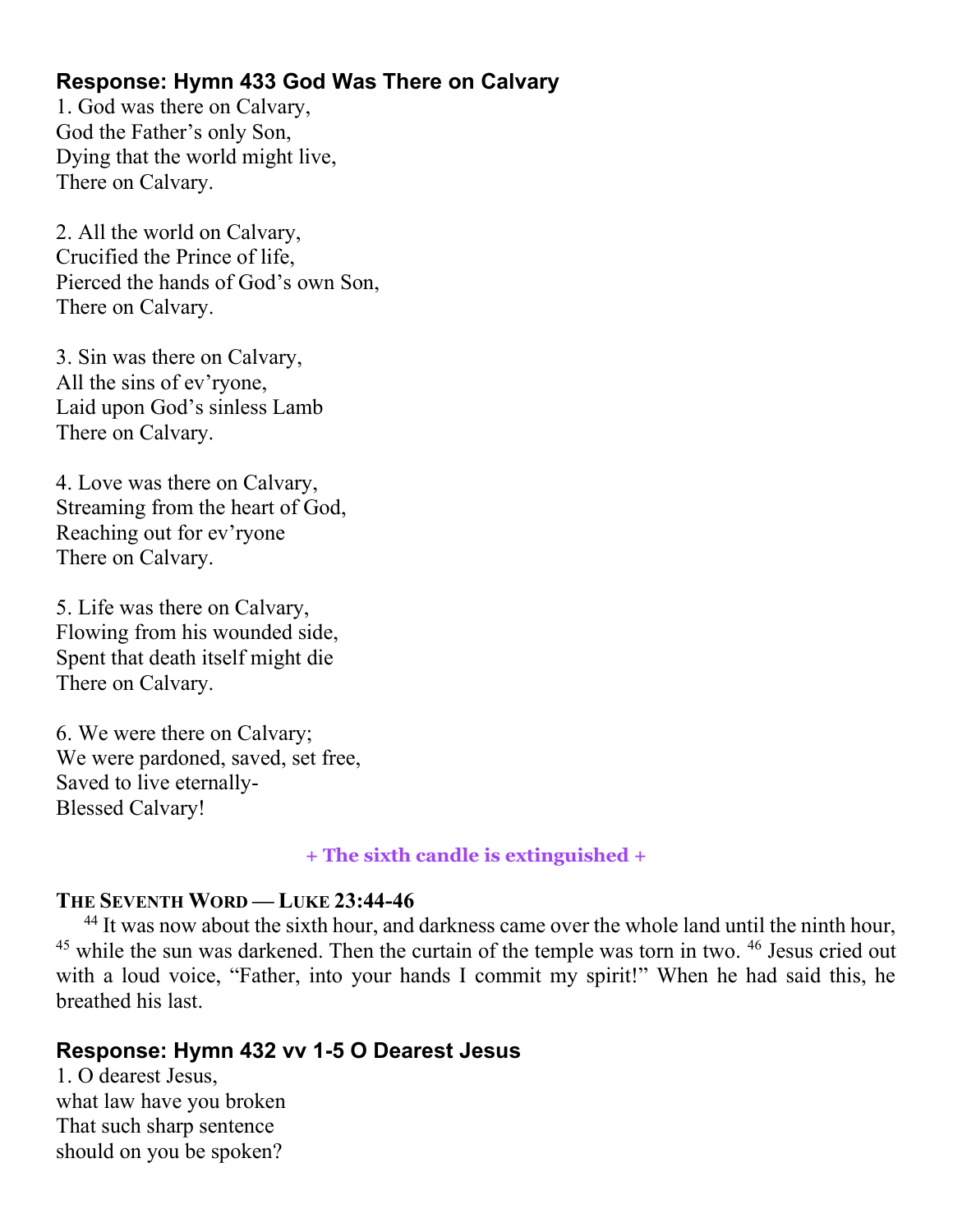Of what great crime have you to make confession What dark transgression?

2. They crown your head with thorns, they smite, they scourge you; With cruel mockings to the cross they urge you; They give you gall to drink, they still decry you; They crucify you.

3. Whence come these sorrows, whence this mortal anguish? It is my sins for which you, Lord, must languish; Yes, all the wrath, the woe that you inherit, This I do merit.

4. What punishment so strange is suffered yonder! The Shepherd dies for sheep that love to wander; The Master pays the debt his servants owe him, Who would not know him.

5. The sinless Son of God must die in sadness; The sinful child of man may live in gladness; We forfeited our lives, yet are acquitted God is committed.

### **Prayer and Lord's Prayer**

#### **BIDDING PRAYER**

- L: Let us pray for the whole Church, that our Lord God would defend her against all the assaults and temptations of the adversary and keep her perpetually on the true foundation, Jesus Christ:
- P: Almighty and everlasting God, since you have revealed your glory to all nations in Jesus Christ and in the Word of his truth, keep, we ask you, in safety the works of your mercy so that your Church, spread throughout all nations, may be defended against the adversary and may serve you in true faith and persevere in the confession of your name; through Jesus Christ, our Lord.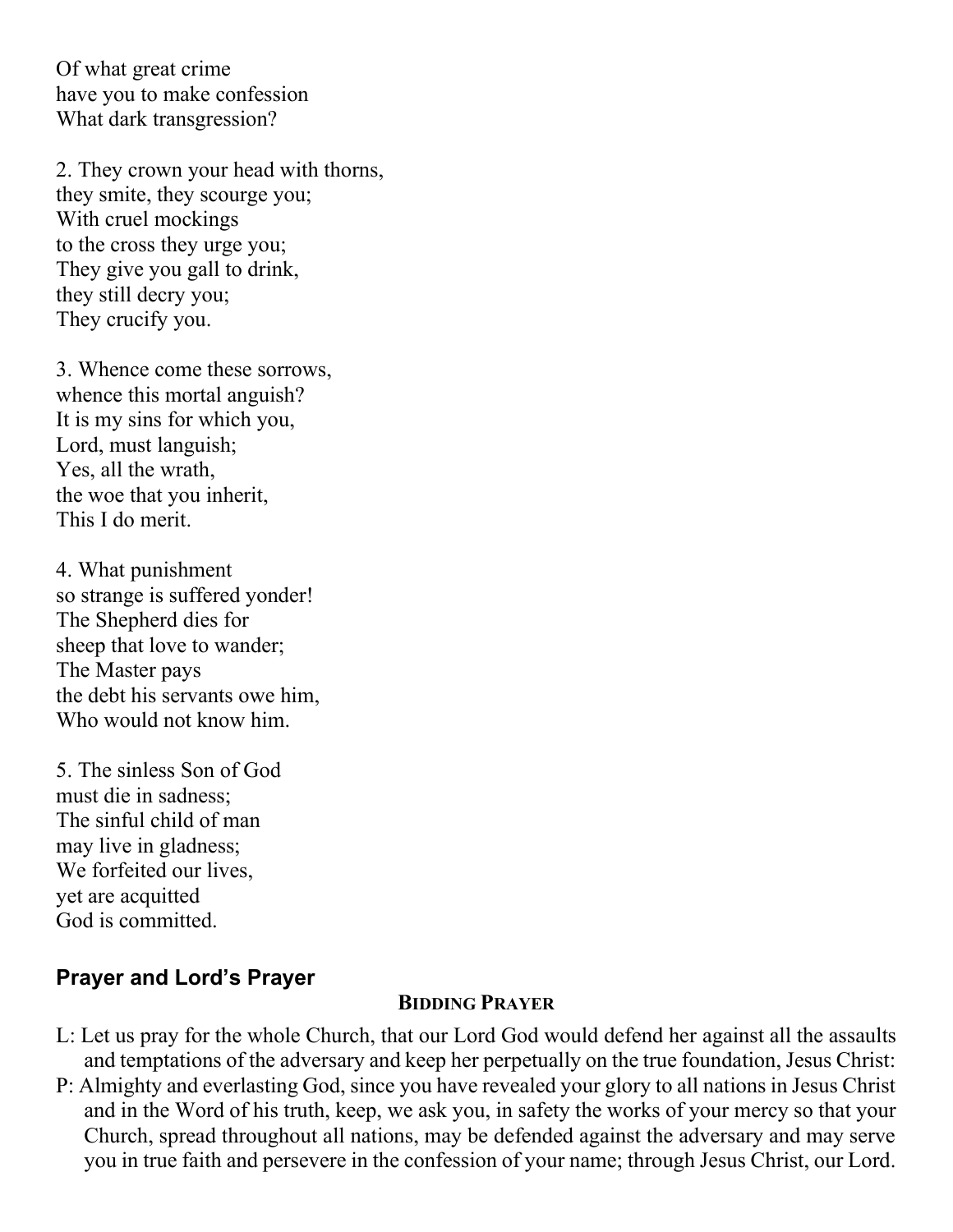# **C: Amen.**

- L: Let us pray for all the ministers of the Word and for all the people of God:
- P: Almighty and everlasting God, by whose Spirit the whole body of the Church is governed and sanctified, receive the supplications and prayers which we offer before you for all your servants in your holy Church that every member of the same may truly serve you; through Jesus Christ, our Lord.

# **C: Amen.**

- L: Let us pray for all in authority that we may lead a quiet and peaceable life in all godliness and honesty:
- P: O merciful Father in heaven, because you hold in your hand all the might of man and because you have ordained, for the punishment of evildoers and for the praise of those who do well, all the powers that exist in all the nations of the world, we humbly pray you graciously to regard your servants, especially the President and Congress of the United States, the Governor of this state, and all those who make, administer, and judge our laws that all who receive the sword as your representatives may bear it according to your Word; through Jesus Christ, our Lord.

# **C: Amen.**

- L: Let us pray our Lord God Almighty that he would deliver the world from disease, ward off famine, set free those in bondage, grant health to the sick and a safe journey to all who travel:
- P: Almighty and everlasting God, the consolation of the sorrowful and the strength of those who labor, may the prayers of those who in any tribulation or distress cry to you graciously come before you, so that in all their necessities they may rejoice in your manifold help and comfort; through Jesus Christ, our Lord.

# **C: Amen.**

- L: Let us pray for all who are outside the Church, that our Lord God would be pleased to deliver them from their error, call them to faith in the true and living God and his only Son, Jesus Christ, our Lord, and gather them into his family, the Church:
- P: Almighty and everlasting God, because you seek not the death but the life of all, hear our prayers for all who have no right knowledge of you, free them from their error, and for the glory of your name bring them into the fellowship of your holy Church; through Jesus Christ, our Lord.

# **C: Amen.**

- L: Let us pray for peace, that we may come to the knowledge of God's holy Word and walk before Him as is fitting for Christians:
- P: Almighty and everlasting God, King of Glory, and Lord of heaven and earth, by whose Spirit all things are governed, by whose providence all things are ordered, the God of peace and the author of all concord, grant us, we implore You, Your heavenly peace and concord that we may serve You in true fear, to the praise and glory of Your name; through Jesus Christ our Lord.

# **C: Amen.**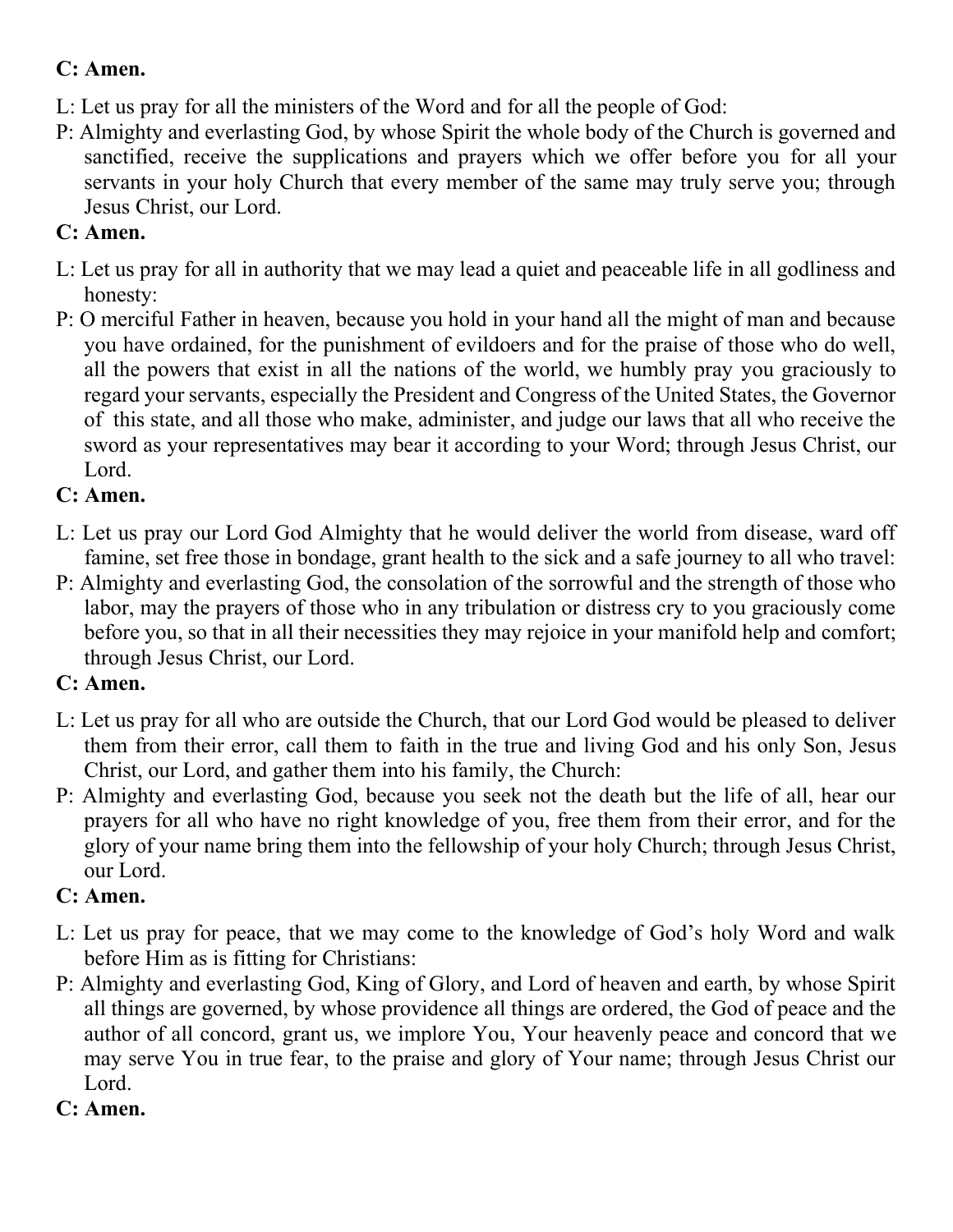- L: Let us pray for our enemies, that God would remember them in mercy and graciously grant them such things as are both needful for them and profitable to their salvation:
- P: O almighty, everlasting God, through your only Son, our blessed Lord, you have commanded us to love our enemies, to do good to those who hate us, and to pray for those who persecute us. We therefore earnestly implore you that by your gracious visitation all our enemies may be led to true repentance and may have the same love and be of one accord and of one mind and heart with us and with your whole Church; through Jesus Christ, our Lord.

### **C: Amen.**

- L: Let us pray for the fruits of the earth, that God would send down his blessing upon them and graciously dispose our hearts to enjoy them according to his own goodwill:
- P: O Lord, Father Almighty, by your Word you created and you still continue to bless and uphold all things. We pray you so to reveal to us your Word, our Lord Jesus Christ, that he may dwell in our hearts and we may by your grace be made ready to receive your blessing on all the fruits of the earth and these things that pertain to our bodily need through Jesus Christ, our Lord.

#### **C: Amen.**

L: Finally let us pray for all these things for which our Lord would have us ask, praying:

**C: Our Father in heaven, hallowed be your name, your kingdom come, your will be done on earth as in heaven. Give us today our daily bread; and forgive us our sin, as we forgive those who sin against us; and lead us not into temptation, but deliver us from evil. For kingdom, the power and the glory are yours now and forever. Amen.**

**+ The seventh candle is extinguished +**

## **Blessing**

- P: The almighty and merciful Lord, the Father, the Son, † and the Holy Spirit, bless us and keep us.
- **C: Amen.**
- ✞ **The Christ candle is carried from the sanctuary.**
- ✞ **Silence for meditation**
- ✞ **A loud noise (strepitus) representing the closing of Christ's tomb is heard.**
- ✞ **The Christ Candle is returned to the altar to await the joy of Easter Morning.**

## **Closing Hymn 432 vv 6-7 O Dearest Jesus**

6. I'll think upon your mercy without ceasing, That earth's vain joys to me no more be pleasing; To do your will shall be my sole endeavor